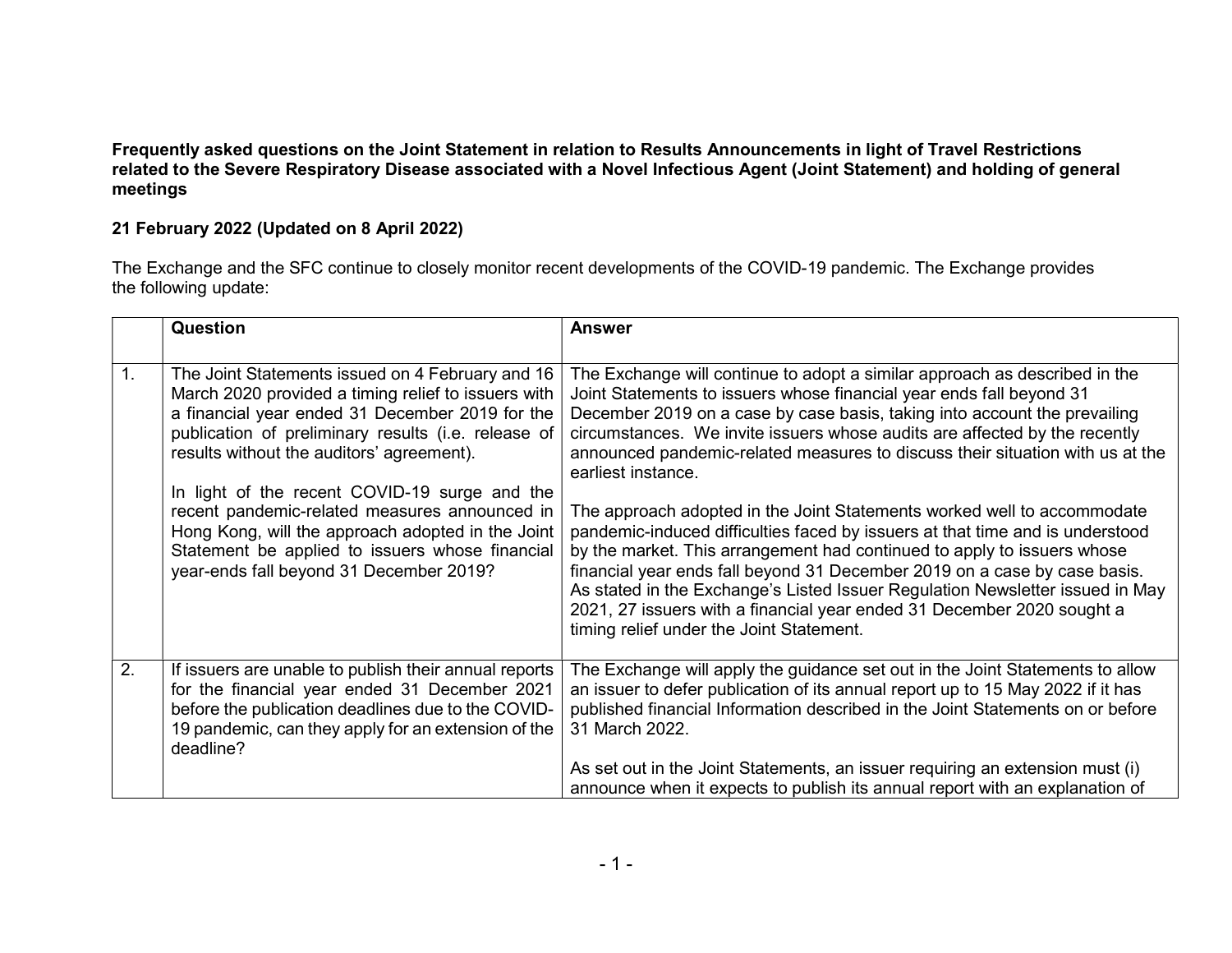| Question | <b>Answer</b>                                                                                                                                                                                         |
|----------|-------------------------------------------------------------------------------------------------------------------------------------------------------------------------------------------------------|
|          | the factors that it considered in arriving at such estimation, and (ii) keep the<br>market informed of the expected publication date of its annual report along with<br>other updates as appropriate. |
|          | A formal written waiver application is required if an issuer applies for an<br>extension beyond 15 May 2022. The Exchange will consider any such<br>application on a case by case basis.              |
|          | (Updated on 8 April 2022)                                                                                                                                                                             |

## 28 February 2020 (Updated on 16 March 2020) (Questions 10 and 11 updated on 21 February and 2 March 2022)

The Exchange and the Securities and Futures Commission (the SFC) have held discussions with various stakeholders and listed issuers on the Joint Statement and below are some questions frequently asked during the course of the discussions. On 21 February and 2 March 2022, the Exchange, after consultation with the SFC, provide the following update to Questions 10 and 11.

| Question                                                                                                                         |      | <b>Answer</b>                                                                                                                                                          |
|----------------------------------------------------------------------------------------------------------------------------------|------|------------------------------------------------------------------------------------------------------------------------------------------------------------------------|
|                                                                                                                                  |      |                                                                                                                                                                        |
| A. Publication of results by issuers with December 31 financial year end                                                         |      |                                                                                                                                                                        |
| If an issuer is able to publish a preliminary results  <br>announcement but without agreement with auditors<br>by 31 March 2020, | (i)  | Yes. As explained in the Joint Statement, the Exchange will not normally<br>suspend trading of the securities of the issuer.                                           |
| can trading in its securities continue?<br>(i)                                                                                   | (ii) | In addition to the preliminary results, the issuer may consider including:<br>a. a statement to the effect that the results have not been agreed with its<br>auditors; |
| what should the announcement include?<br>(ii)                                                                                    |      | b. an explanation for the lack of agreement with auditors and where<br>available, the expected date that the results may be agreed with<br>auditors; and               |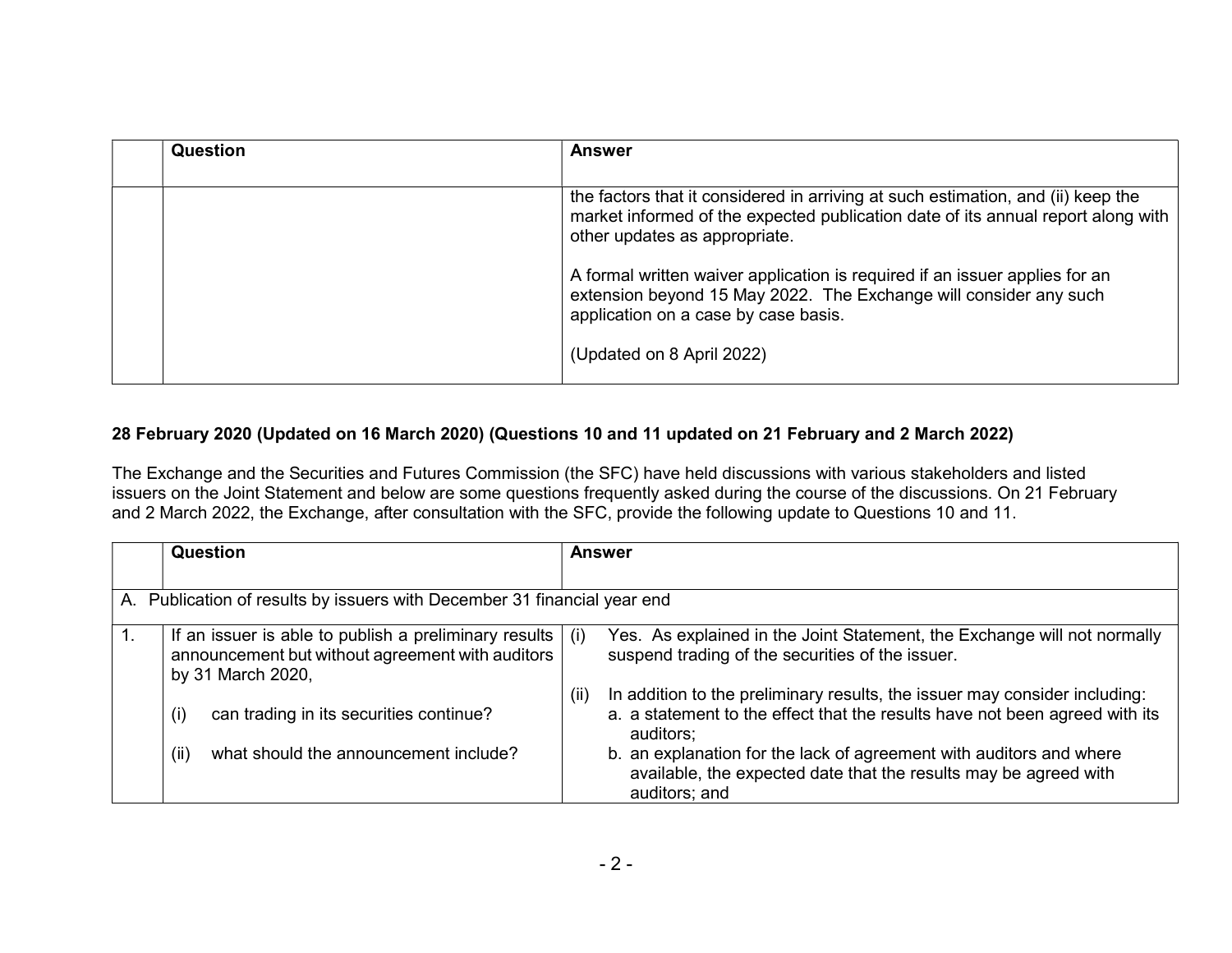|    | <b>Question</b>                                                                                                                                                                                                                                                                                                                                                                                             | <b>Answer</b> |                                                                                                                                                                                                                                                                                                                                                                                                                                                                                                                                                                                                                                                                                                                                |
|----|-------------------------------------------------------------------------------------------------------------------------------------------------------------------------------------------------------------------------------------------------------------------------------------------------------------------------------------------------------------------------------------------------------------|---------------|--------------------------------------------------------------------------------------------------------------------------------------------------------------------------------------------------------------------------------------------------------------------------------------------------------------------------------------------------------------------------------------------------------------------------------------------------------------------------------------------------------------------------------------------------------------------------------------------------------------------------------------------------------------------------------------------------------------------------------|
|    | issuer's<br>if<br>financial<br>(iii)<br>the<br>results<br>are<br>subsequently agreed by auditors, should it<br>publish a further announcement?                                                                                                                                                                                                                                                              | (iii)         | c. whether the results have been agreed with the audit committee and if<br>there is disagreement, details of the disagreement.<br>Yes, the announcement can simply state that the previously published<br>results have been agreed with auditors. If there are adjustments to the<br>accounts, the announcement should clearly explain the adjustments and<br>where appropriate, publish the revised results that have been agreed with<br>auditors.                                                                                                                                                                                                                                                                           |
| 2. | If an issuer has management accounts available<br>but is uncertain as to potential adjustments to the<br>financial figures (whether due to the lack of<br>supporting evidence or relating to the impairment<br>or valuation of assets or liabilities),<br>(i)<br>can trading in its securities continue if it<br>publishes such accounts by 31 March 2020?<br>what should the announcement include?<br>(ii) | (i)           | As explained in the Joint Statement, it is our overall objective to minimize<br>trading disruptions. In this regard the issuer should provide the investing<br>public with sufficient information to make investment decisions (see (ii)<br>below). For example, the Exchange will not normally require trading<br>suspension:<br>a. if there are uncertainties on certain financial items and the issuer can<br>highlight the areas of uncertainties in its announcement.<br>b. if the issuer cannot provide breakdown of financial figures normally in<br>notes to financial statements.                                                                                                                                     |
|    | issuer's<br>financial<br>(iii)<br>if<br>results<br>the<br>are<br>subsequently agreed by auditors, should it<br>publish a further announcement?                                                                                                                                                                                                                                                              | (ii)          | The announcement should provide details of the uncertainties. In<br>preparing the financial information for publication, issuers may refer to the<br>e-News published by the Financial Reporting Council (the FRC) on 6<br>February 2020 (https://www.frc.org.hk/en-<br>us/enews/202002/enewsletter 202002 en Final website.pdf) for advice<br>to the board of directors and audit committees.<br>The announcement should comply with the standards for disclosure for<br>issuers' communication (see Main Board Rule 2.13/ GEM Rule 17.56). In<br>particular, information presented in the announcement should be, taken<br>as a whole, accurate and complete in all material respects and not be<br>misleading or deceptive. |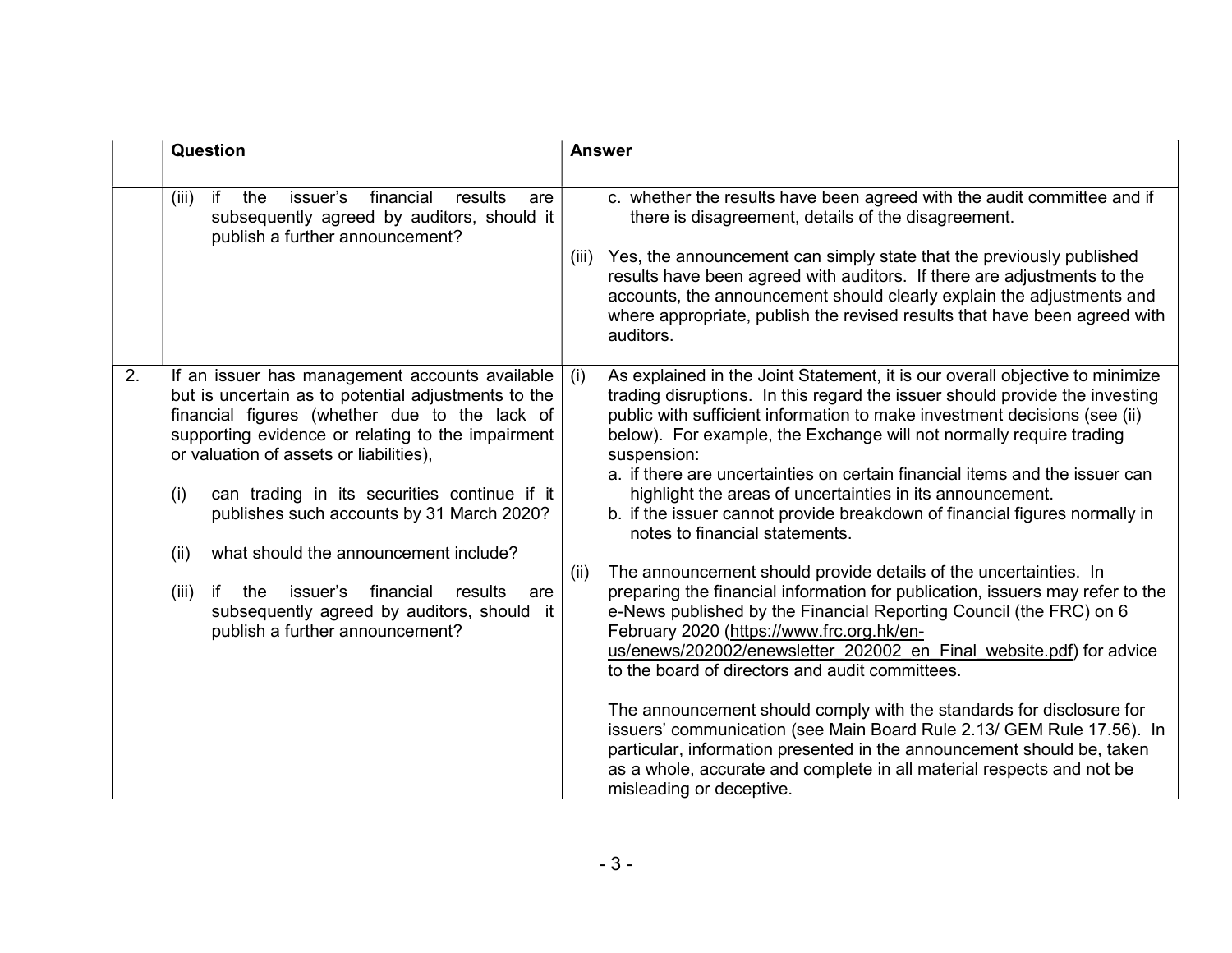|                  | Question                                                                                                                                                                                                                    | <b>Answer</b>                                                                                                                                                                                                                                                                                                                                                                                                                                                                                                                                                                                                                                                                                                                                                                                                                                                                                                                                                                                                                                                                                                                                                               |
|------------------|-----------------------------------------------------------------------------------------------------------------------------------------------------------------------------------------------------------------------------|-----------------------------------------------------------------------------------------------------------------------------------------------------------------------------------------------------------------------------------------------------------------------------------------------------------------------------------------------------------------------------------------------------------------------------------------------------------------------------------------------------------------------------------------------------------------------------------------------------------------------------------------------------------------------------------------------------------------------------------------------------------------------------------------------------------------------------------------------------------------------------------------------------------------------------------------------------------------------------------------------------------------------------------------------------------------------------------------------------------------------------------------------------------------------------|
|                  |                                                                                                                                                                                                                             | Where the issuer is subsequently aware of any material differences<br>(iii)<br>and/or has obtained the outstanding information, it should publish a<br>supplemental announcement to clearly explain the differences and/or<br>disclose the outstanding information when the information is available and<br>where appropriate, revised results that have been agreed with auditors<br>(see also Question 5 on material differences).                                                                                                                                                                                                                                                                                                                                                                                                                                                                                                                                                                                                                                                                                                                                        |
| 3.               | If an issuer's operations are severely affected by<br>the outbreak of SRD and cannot prepare its<br>management accounts,<br>can trading in its securities continue?<br>(i)<br>what should the announcement include?<br>(ii) | As recommended in the Joint Statement, the issuer should consult with the<br>Exchange on the financial information that it is able to report on as soon as<br>possible. The Exchange will assess whether the publication of this information<br>will be sufficient to maintain an orderly, informed and fair market so that trading<br>in the issuer's securities can continue.<br>See also Further Guidance on the Joint Statement released by the SFC and<br>the Exchange on 16 March 2020 for additional guidance as to what would<br>suffice as material financial information necessary to enable trading in the<br>issuer's securities to continue.<br>If the issuer's business operations, reporting controls, systems, processes or<br>procedures are materially disrupted by the SRD outbreak and/or the related<br>travel restrictions, management should assess whether any inside information<br>has arisen under Part XIVA of the Securities and Futures Ordinance (the SFO)<br>and, if so, make a separate announcement as soon as reasonably practicable,<br>independent of any announcement required under the Listing Rules.<br>(Updated on 16 March 2020) |
| $\overline{4}$ . | Should an issuer make a written submission to the<br>Exchange and/or apply for a waiver if its<br>preliminary results announcement does not fully                                                                           | To reduce the administrative burden of issuers we welcome issuers to make<br>verbal enquiries.                                                                                                                                                                                                                                                                                                                                                                                                                                                                                                                                                                                                                                                                                                                                                                                                                                                                                                                                                                                                                                                                              |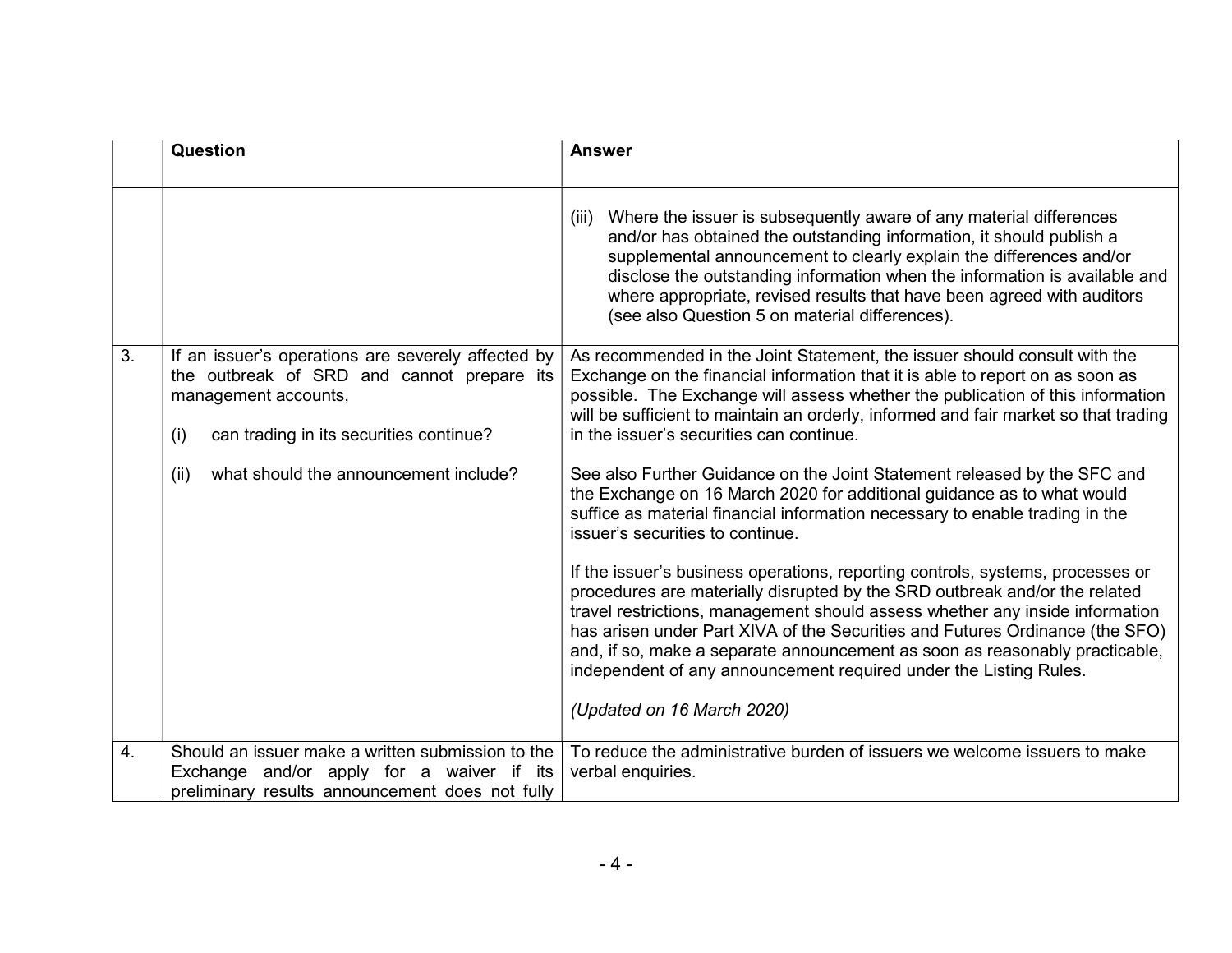|    | Question                                                                                                                                                                                                                                                                                                                 | <b>Answer</b>                                                                                                                                                                                                                                                                                                                                                                                                                                                                                                                                                                                                                                                                                                                                                                                                                                                                                                                                                                                                                                                                                                                                   |
|----|--------------------------------------------------------------------------------------------------------------------------------------------------------------------------------------------------------------------------------------------------------------------------------------------------------------------------|-------------------------------------------------------------------------------------------------------------------------------------------------------------------------------------------------------------------------------------------------------------------------------------------------------------------------------------------------------------------------------------------------------------------------------------------------------------------------------------------------------------------------------------------------------------------------------------------------------------------------------------------------------------------------------------------------------------------------------------------------------------------------------------------------------------------------------------------------------------------------------------------------------------------------------------------------------------------------------------------------------------------------------------------------------------------------------------------------------------------------------------------------|
|    | comply with Main Board Rules 13.49(1) and (2)/<br><b>GEM Rule 18.49?</b>                                                                                                                                                                                                                                                 | A waiver application is not required where an issuer publishes a preliminary<br>results announcement that does not fully comply with the requirements in Main<br>Board Rules 13.49(1) and (2)/ GEM Rule 18.49 and/or where the Exchange<br>exercises its discretion under Main Board Rule 13.50/ GEM Rule 17.49A not to<br>suspend trading in the issuer's securities.                                                                                                                                                                                                                                                                                                                                                                                                                                                                                                                                                                                                                                                                                                                                                                          |
| 5. | If an issuer has concerns that its management $(i)$<br>accounts may have material differences compared<br>to its later audited financial statements,<br>what should the issuer do?<br>(i)<br>can the issuer postpone the publication of the<br>(ii)<br>preliminary results announcement until the<br>audit is completed? | To minimize potential material differences, the audit committee is<br>encouraged to discuss the key audit matters with the auditors as early as<br>possible. Please see the advice from the FRC in its e-News released on 6<br>February<br>2020<br>(https://www.frc.org.hk/en-<br>us/enews/202002/enewsletter 202002 en Final website.pdf).<br>The SFC and the Exchange will not take disciplinary action solely because<br>of material differences. We will consider whether the issuer and its<br>directors have been diligent and reasonable in their treatment of accounts<br>or put a good faith effort on the available information. Issuers can also refer<br>to the Hong Kong Institute of Directors' response to the Joint Statement<br>published on 7 February 2020 (https://www.hkiod.com/7Feb2020_final.pdf)<br>and guidance provided by the FRC in its February e-News.<br>The issuer is reminded of its obligation to timely disclose inside information<br>(ii)<br>under Part XIVA of the SFO. Withholding of unaudited financial information<br>may expose the issuer to a risk of non-compliance with Part XIVA of the<br>SFO. |
| 6. | Are there different requirements for A+H issuers<br>publish<br>preliminary<br>that<br>cannot<br>results<br>announcements with agreements with auditors by<br>31 March 2020?                                                                                                                                              | No. The A+H issuer should follow the guidance under the Joint Statement (see<br>also questions above).                                                                                                                                                                                                                                                                                                                                                                                                                                                                                                                                                                                                                                                                                                                                                                                                                                                                                                                                                                                                                                          |
|    |                                                                                                                                                                                                                                                                                                                          | B. Publication of audited financial statements and Listing Rules requirements related to published financial information                                                                                                                                                                                                                                                                                                                                                                                                                                                                                                                                                                                                                                                                                                                                                                                                                                                                                                                                                                                                                        |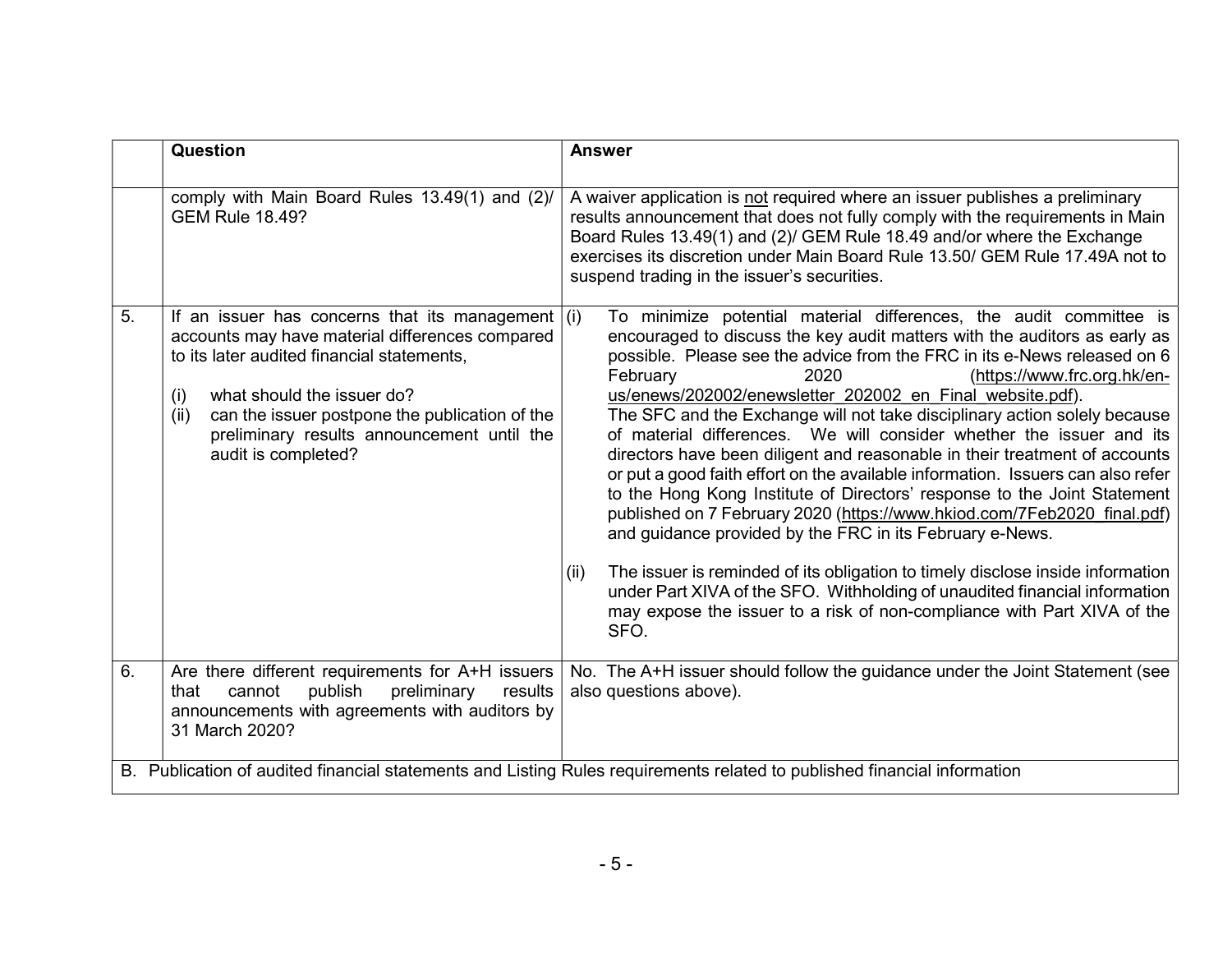|                | <b>Question</b>                                                                                                                                                                                                                                                                  | <b>Answer</b>                                                                                                                                                                                                                                                                                                                                                                                                                                                                                                                                                                                                                                                                                                                                             |
|----------------|----------------------------------------------------------------------------------------------------------------------------------------------------------------------------------------------------------------------------------------------------------------------------------|-----------------------------------------------------------------------------------------------------------------------------------------------------------------------------------------------------------------------------------------------------------------------------------------------------------------------------------------------------------------------------------------------------------------------------------------------------------------------------------------------------------------------------------------------------------------------------------------------------------------------------------------------------------------------------------------------------------------------------------------------------------|
| 7 <sub>1</sub> | If an issuer cannot publish its annual report by 30<br>April 2020 (for GEM issuers, 31 March 2020), can<br>the issuer postpone the publication of its annual<br>report?                                                                                                          | Yes. See Further Guidance on the Joint Statement released by the SFC and<br>the Exchange on 16 March 2020.<br>The issuer should also take note of the deadline for holding an annual general<br>meeting and plan accordingly (see also Question 10).<br>(Updated on 16 March 2020)                                                                                                                                                                                                                                                                                                                                                                                                                                                                        |
| 8.             | When does the <b>blackout period</b> for an issuer that<br>publishes a preliminary results announcement<br>without auditors' agreement on 31 March 2020<br>end?                                                                                                                  | By now, all issuers with December year end should have started the blackout<br>date (based on the expected publication time on or before 31 March 2020).<br>Rule A.3 of Appendix 10/ note to GEM Rule 5.56 states that "Directors should<br>note that the period during which they are not allowed to deal under rule A.3<br>will cover any period of delay in the publication of a results announcement."<br>Accordingly, the blackout period ends when the issuer releases the audited<br>financial results (or an announcement confirming that the released results have<br>now been agreed with auditors).                                                                                                                                            |
| 9.             | For the purpose of the size tests, if the issuer<br>published the preliminary results announcement<br>without auditors' agreement, can the issuer refer to<br>the financial figures in such announcement when<br>computing the assets ratio, profits ratio and<br>revenue ratio? | Reference is made to FAQ Series 7 No. 10, which states that the issuer must<br>ensure accuracy of the figures used for computing the assets, profits and<br>revenue ratios if the figures in the percentage ratios computation are referred to<br>the preliminary results announcement with auditors' agreement. Under the<br>current circumstance we will adopt the same approach for an issuer that has<br>published a results announcement without auditors' agreement.<br>Where any such figures need to be revised in the audited accounts subsequently<br>available, the issuer should re-compute the relevant percentage ratios and<br>comply with any additional requirements if the proposed transaction falls under<br>a higher classification. |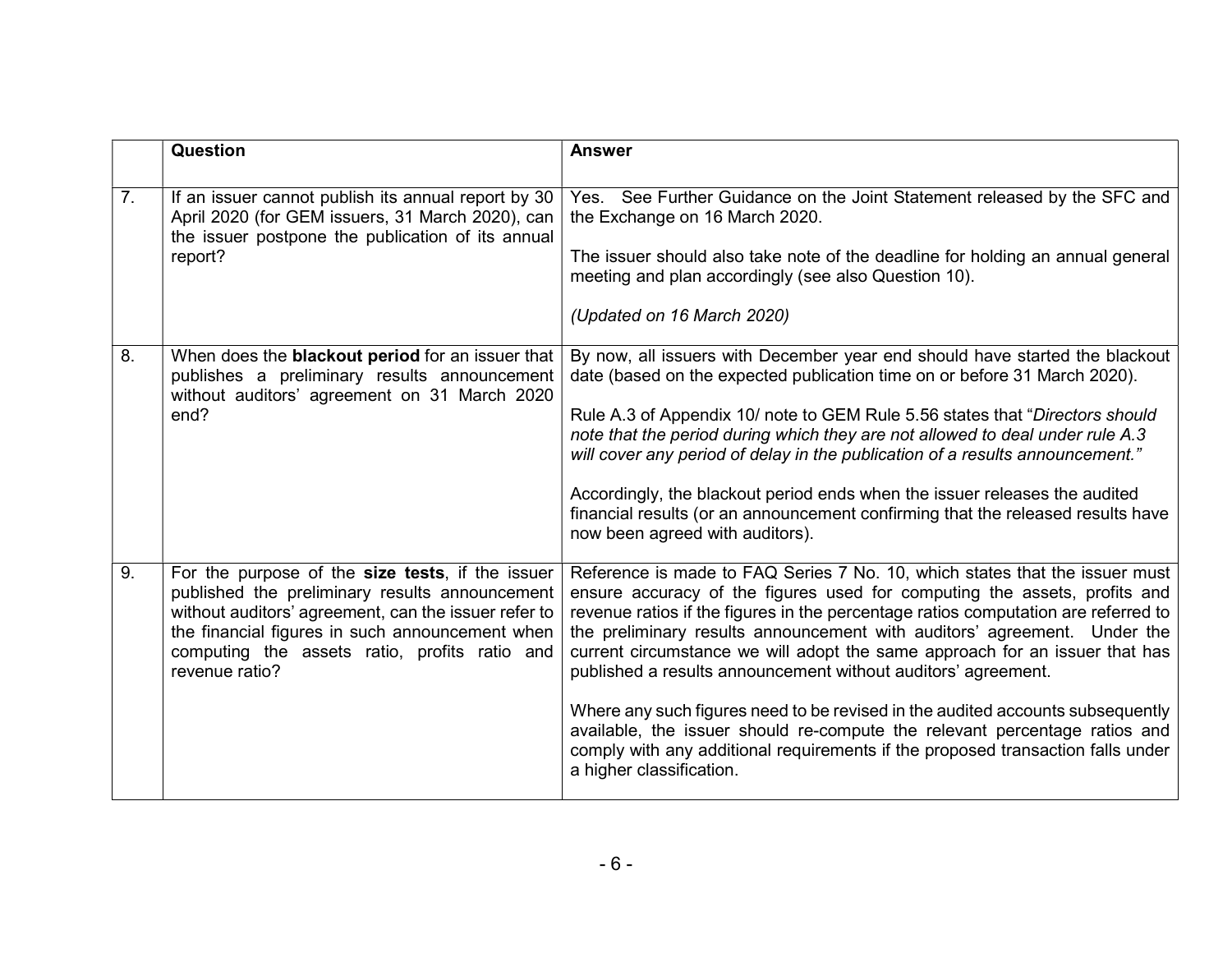|     | Question                                                                                                                                                                                                                                                                                                                           | <b>Answer</b>                                                                                                                                                                                                                                                                                                                                                                                                                                                                                                                                                                                                                                                                                                                                  |
|-----|------------------------------------------------------------------------------------------------------------------------------------------------------------------------------------------------------------------------------------------------------------------------------------------------------------------------------------|------------------------------------------------------------------------------------------------------------------------------------------------------------------------------------------------------------------------------------------------------------------------------------------------------------------------------------------------------------------------------------------------------------------------------------------------------------------------------------------------------------------------------------------------------------------------------------------------------------------------------------------------------------------------------------------------------------------------------------------------|
|     |                                                                                                                                                                                                                                                                                                                                    |                                                                                                                                                                                                                                                                                                                                                                                                                                                                                                                                                                                                                                                                                                                                                |
|     | C. Holding of general meetings                                                                                                                                                                                                                                                                                                     |                                                                                                                                                                                                                                                                                                                                                                                                                                                                                                                                                                                                                                                                                                                                                |
| 10. | Under the Listing Rules, issuers are required to<br>lay financial statements at annual general meeting<br>(AGM) within six months after financial year end.<br>Could the issuer postpone the date of its annual<br>general meeting beyond six months as a result of<br>the delayed publication of audited financial<br>statements? | For overseas and PRC issuers, we may consider waiving the relevant Listing<br>Rules requirement under Main Board Rule 13.46(2)(b)/ GEM Rule 18.03 Note<br>3 on a case-by-case basis. However, the directors should also observe the<br>relevant requirements under the laws and regulations in their jurisdictions and<br>the issuers' own articles of association. (Note: PRC, Cayman and Bermuda<br>company laws require companies (other than exempted companies in the<br>Cayman Islands) to hold AGMs at least once every year. The PRC also<br>requires listed companies to hold AGMs within six months of the closing of the<br>financial year.)                                                                                        |
|     |                                                                                                                                                                                                                                                                                                                                    | For Hong Kong issuers, the Companies Ordinance requires the issuer to hold<br>the AGM within six months and directors to lay the issuer's annual financial<br>statements at its AGM within the period of six months after the end of the<br>financial year. While Main Board Rule 13.46(1) Note 2/ GEM Rule 18.03 Note<br>3 also requires Hong Kong issuers to lay accounts within six months of its<br>financial year end, the Exchange will not grant any waiver that would result in<br>contravention with company laws. Listed issuers having genuine difficulties in<br>fulfilling the requirement should approach the Exchange early to discuss the<br>situation on a case by case basis.<br>(Updated on 16 March 2020 and 2 March 2022) |
| 11. | Can an issuer conduct its general meetings using<br>webcast or video conference in lieu of a physical<br>meeting?                                                                                                                                                                                                                  | Issuers should ensure that the conduct of its shareholders' meetings are in<br>compliance with the company laws of relevant jurisdictions and its own articles<br>of association where applicable. The Listing Rules do not impose requirement<br>on the format for general meetings.                                                                                                                                                                                                                                                                                                                                                                                                                                                          |
|     | How should the issuer make available facilities for<br>voting in those circumstances?                                                                                                                                                                                                                                              | The Exchange's Guide on General Meetings (https://www.hkex.com.hk/-<br>/media/HKEX-Market/Listing/Rules-and-Guidance/Other-Resources/Listed-                                                                                                                                                                                                                                                                                                                                                                                                                                                                                                                                                                                                   |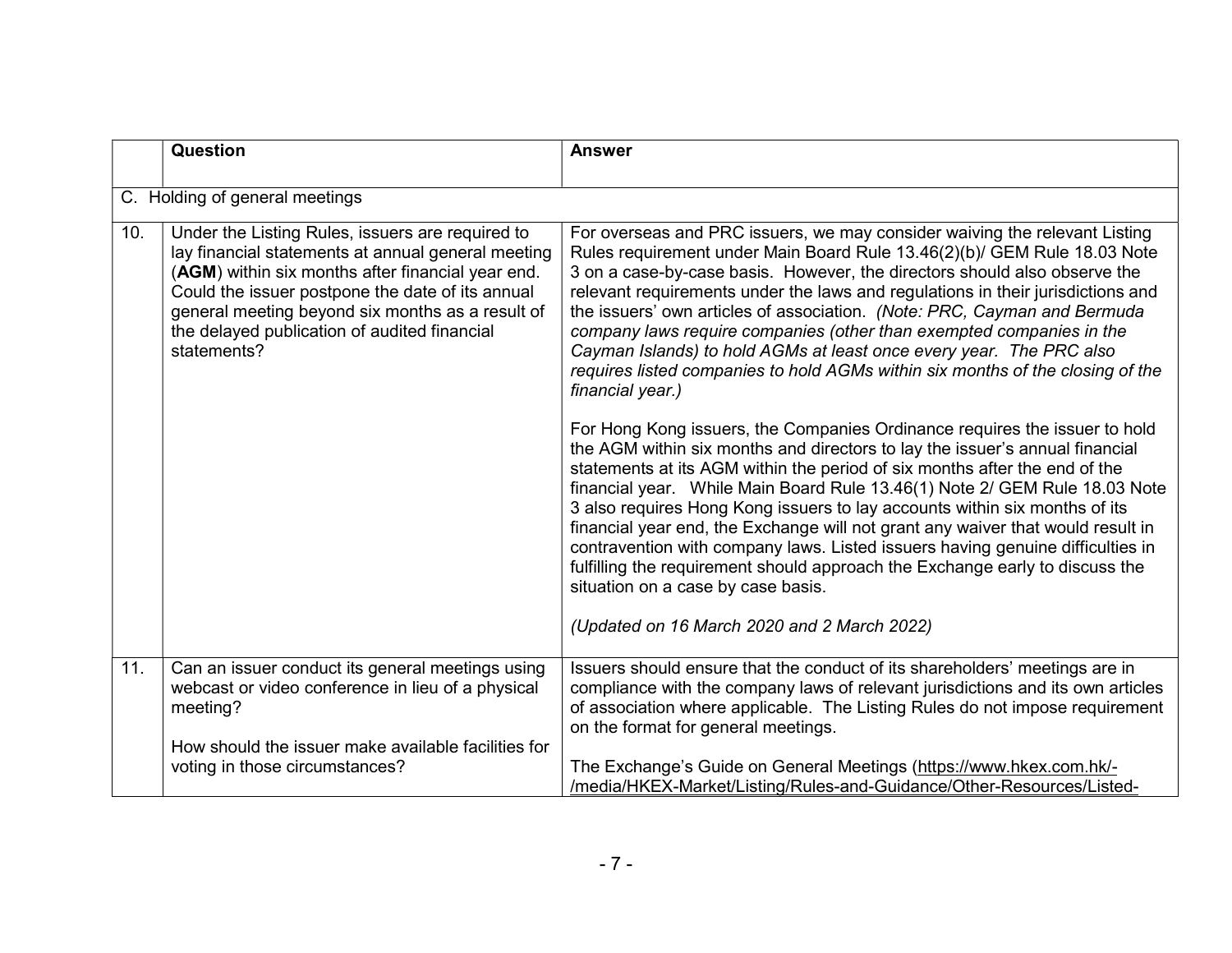| Question                                                                                                                                                                                                                                                                              | <b>Answer</b>                                                                                                                                                                                                                                                                                                                                                                                                                                                                                                                                                                                                                                                                                                                                                                                                                                                                                                                                                                                                                                                                                                                                                                                                                                                                                                                                                                                                                                                                                                                                                                                                                                                                                                                                                                                                      |
|---------------------------------------------------------------------------------------------------------------------------------------------------------------------------------------------------------------------------------------------------------------------------------------|--------------------------------------------------------------------------------------------------------------------------------------------------------------------------------------------------------------------------------------------------------------------------------------------------------------------------------------------------------------------------------------------------------------------------------------------------------------------------------------------------------------------------------------------------------------------------------------------------------------------------------------------------------------------------------------------------------------------------------------------------------------------------------------------------------------------------------------------------------------------------------------------------------------------------------------------------------------------------------------------------------------------------------------------------------------------------------------------------------------------------------------------------------------------------------------------------------------------------------------------------------------------------------------------------------------------------------------------------------------------------------------------------------------------------------------------------------------------------------------------------------------------------------------------------------------------------------------------------------------------------------------------------------------------------------------------------------------------------------------------------------------------------------------------------------------------|
| According to the Guide on General Meetings<br>published by the Exchange, general meetings<br>should be held at place and a time convenient to<br>the largest possible number of shareholders to<br>attend. Does it mean that general meetings must<br>be held in a physical location? | Issuers/Practices-and-Procedures-for-Handling-Listing-related-<br>Matters/gm guide.pdf?la=en) provides guidance for issuers as follows:<br>2.3 Place and time for the meeting: Meetings should be held at place and a<br>time convenient to the largest possible number of shareholders to attend.<br>Issuers should consider the use of technology (e.g. webcast, video<br>conference) to maximise shareholder participation. They should clearly explain<br>whether or not shareholders attending the general meeting by webcast at a<br>remote site are allowed to vote and if so, how. They should not change the<br>venue or the time of a general meeting without giving sufficient notice to<br>shareholders.<br>Where allowed under company laws and the issuer's own articles of<br>association, general meetings may be held virtually in entirety. Where virtual<br>meetings are held, issuers should use reasonable best efforts to (a) ensure<br>that shareholders attending remotely are able to speak and vote at the<br>meetings; and (b) explain how they may do so.<br>Issuers must strictly observe the latest requirements under the Prevention and<br>Control of Disease (Requirements and Directions) (Business and Premises)<br>Regulation (Cap. 599F of the Laws of Hong Kong) and the Prevention and<br>Control of Disease (Prohibition on Group Gathering) Regulation (Cap. 599G of<br>the Laws of Hong Kong) in planning their shareholders' meetings ahead. FAQs<br>on these regulations can be found at:<br>https://www.coronavirus.gov.hk/eng/social distancing-faq.html#FAQA2.<br>Neither the SFC nor the Exchange administers the regulations mentioned<br>above, and listed issuers are strongly advised to seek legal advice on its<br>applicability to their own circumstances. |